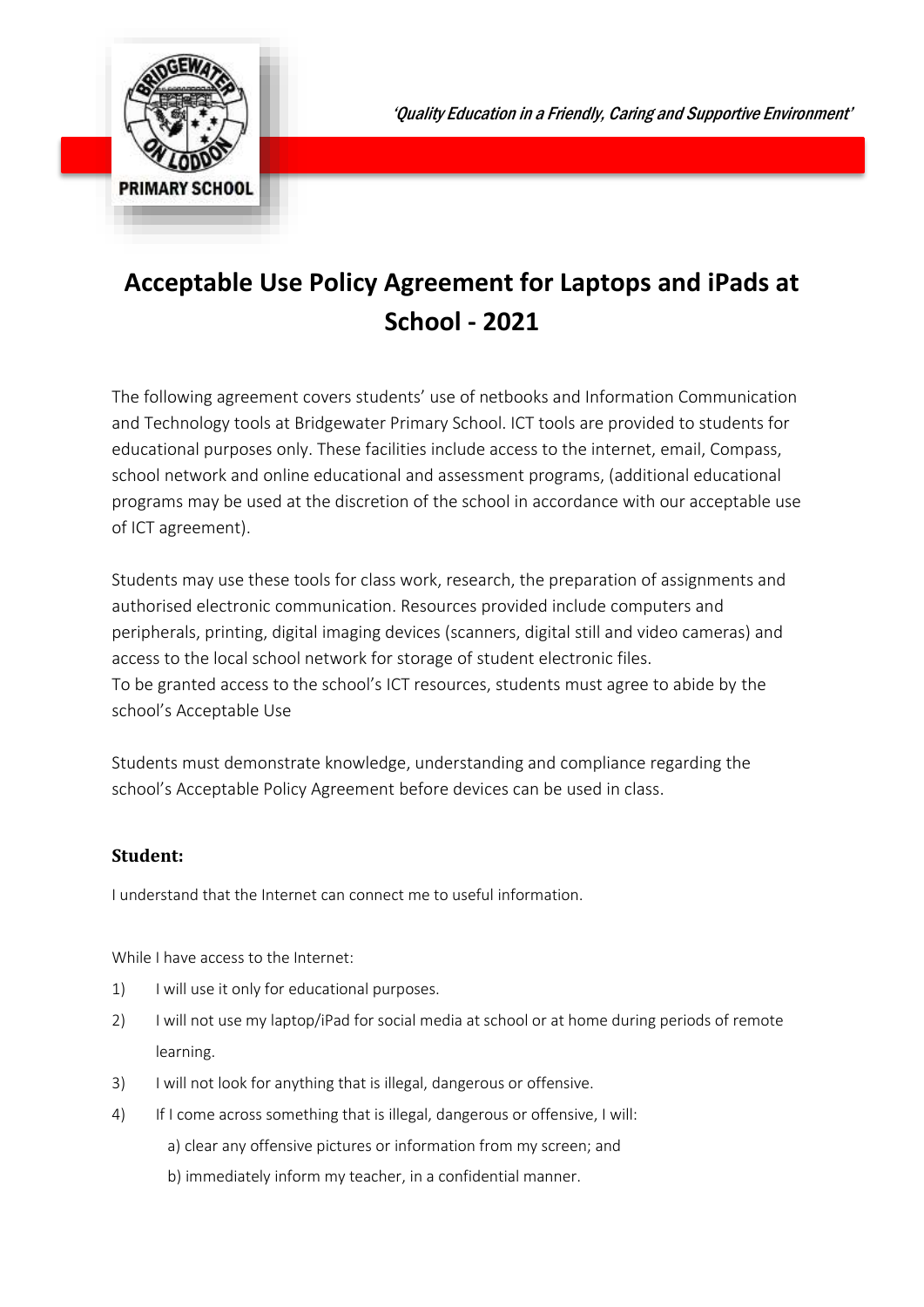- 5) I will keep myself and my friends safe by not giving out personal details including full names, telephone numbers, addresses or images.
- 6) I will not use the internet to annoy or offend anyone else. e.g. sending threatening, bullying or harassing content to another person.
- 7) I will not disable settings for virus protection, spam and filtering that have been applied by Bridgewater Primary School.
- 8) I will ensure that communication through internet and online communication services is related to learning.
- 9) I will keep passwords confidential.
- 10) I will never allow others to use my personal accounts. e.g. Mathletics, Essential Assessment, email.
- 11) I will log off at the end of each session to ensure that nobody else can use my account.
- 12) I will promptly tell a supervising teacher if I suspect myself or others have received a computer virus or spam (i.e. unsolicited email) or if I receive a message that is inappropriate or makes me, or others, feel uncomfortable.
- 13) I will not download software, graphics or music/movie files.
- 14) I will only use the school provided email for school use this is not a personal email account.
- 15) I will never publish or disclose the email address of a teacher or student without that person's explicit permission.
- 16) I will never deliberately plagiarise (directly copy) information or content and will observe appropriate copyright clearance, including acknowledging the author or source of any information used.
- 17) I will not bring downloaded programs including games and music, to the school or run them on school computers.
- 18) I will always secure my laptop/iPad in its case if I have to take it home for remote learning and make sure it is closed before travelling to and from school.
- 19) I will always shutdown my laptop/iPad at the end of each school day to enable important updates to install.
- 20) I will always reboot my laptop/iPad when I enter the classroom at 9:00 am as part of my morning routine.
- 21) I will charge my laptop/iPad every night before I go home in order to have a fully charged laptop/iPad for every school day.
- 22) I will sit in spots where my laptop/iPad screen is clearly visible to supervising teachers. eg. not sitting under a desk or against a wall.
- 23) When carrying my laptop/iPad, I will always have the screen closed and use two hands.
- 24) I will never leave my laptop/iPad on the floor or on chairs (including other classroom furniture such as couches, ottomans and beanbags).